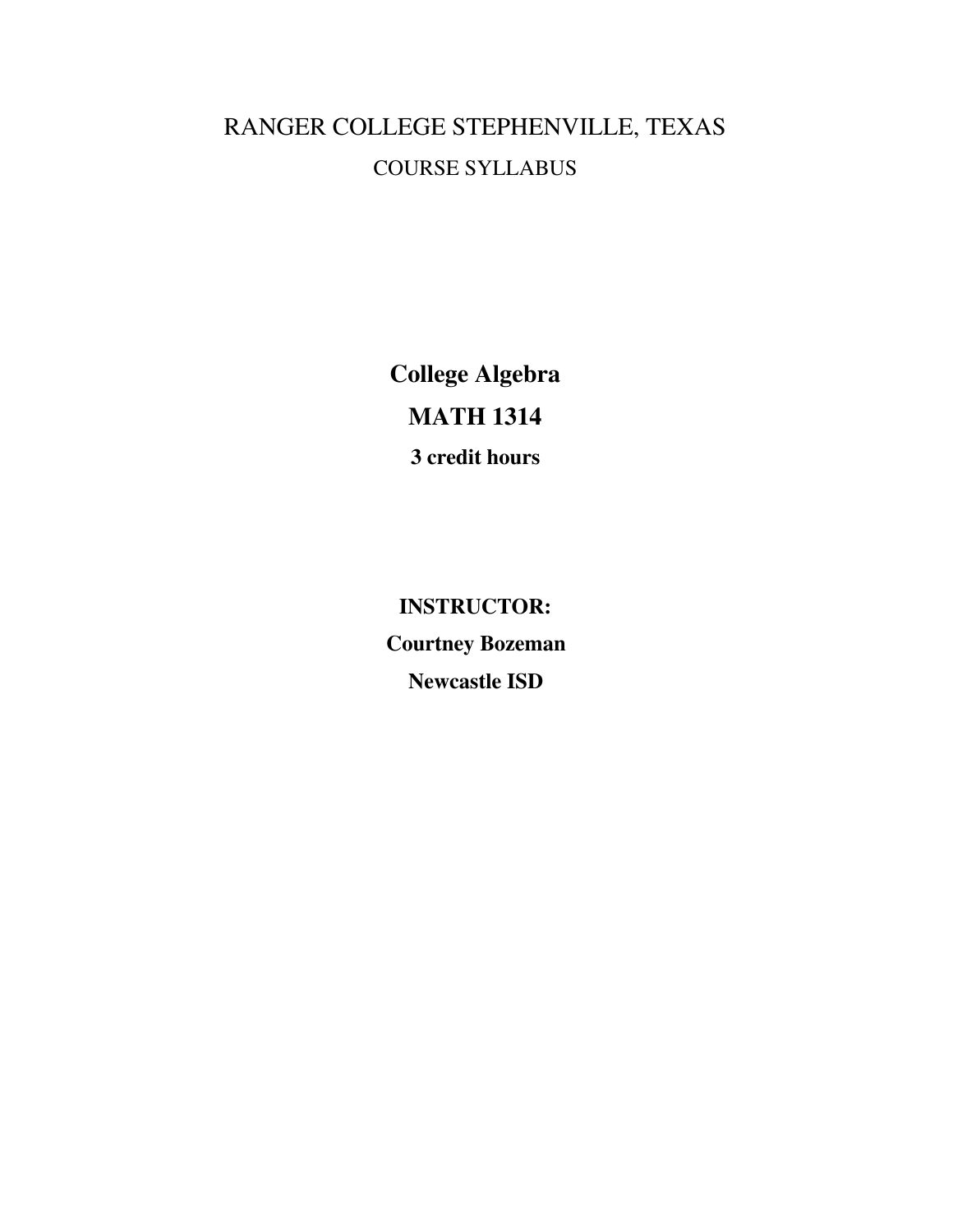### MATH 1314

INSTRUCTOR: Courtney Bozeman

EMAIL: cbozeman@rangercollege.edu

OFFICE: Newcastle ISD

### **1. Texas Core Curriculum Statement of Purpose**

Students will gain a foundation of knowledge of human cultures and the physical and natural world, develop principles of personal and social responsibility for living in a diverse world, and advance intellectual and practical skills that are essential for all learning.

# **2. Course Description**

Study of quadratics; polynomial, rational, exponential, and logarithmic functions; systems of equations; progressions; sequences and series; conic sections; and, matrices and determinants.

# **3. Required Background or Prerequisites**

Two years of high school algebra or a C or better in DMAT 0323 or equivalent.

# **4. Required Textbook and Course Materials**

College Algebra: Lial, Hornsby, Schneider - provide for by Newcastle ISD

### **5. Course Purpose**

This course focuses on quantitative literacy in logic, patterns, and relationships. The course involves the understanding of key mathematical concepts and the application of appropriate quantitative tools to everyday experiences.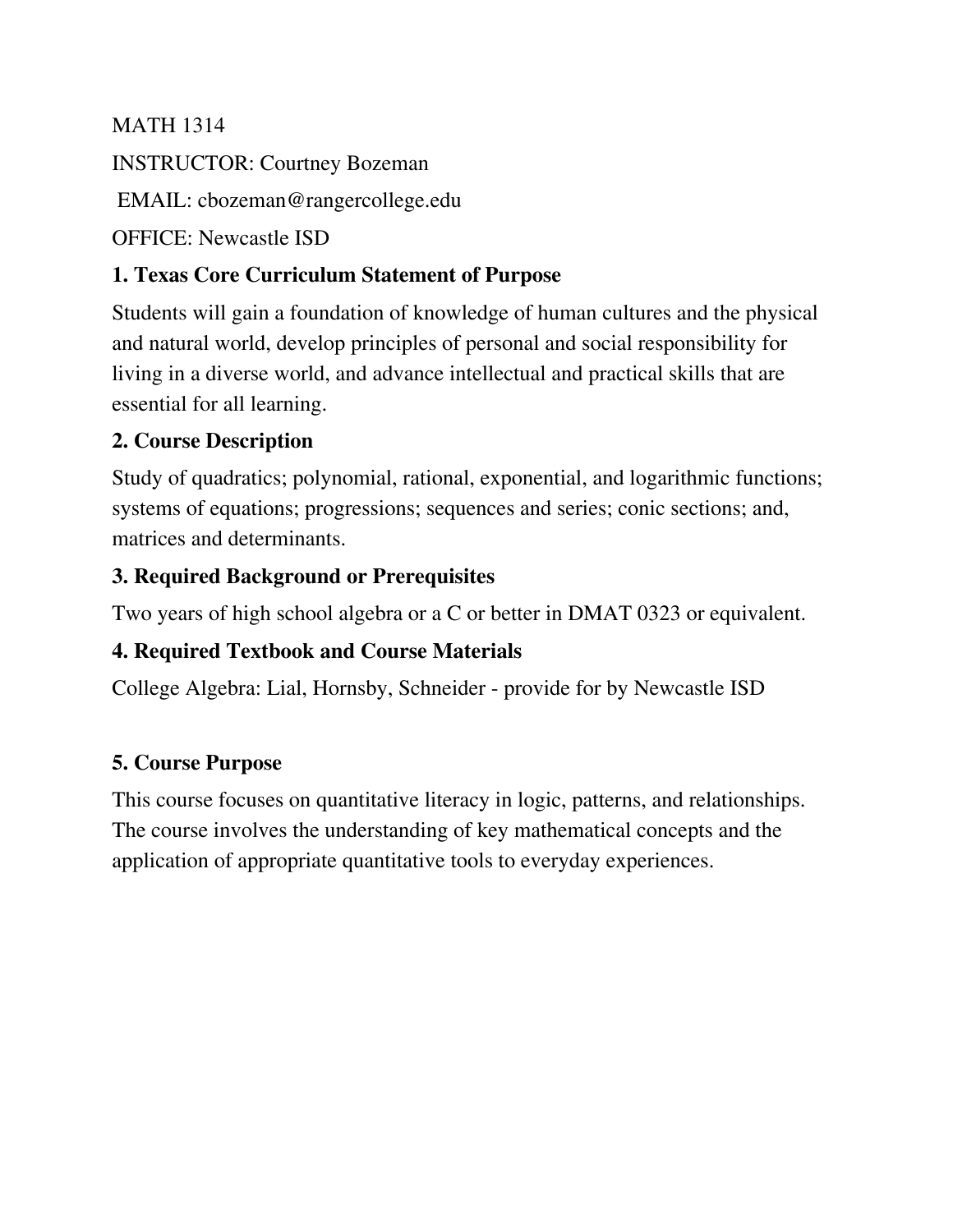#### **6. Learning Outcomes**

Upon successful completion of this course, the student will:

1). Demonstrate and apply knowledge of properties of functions,

Including domain and range, operations, compositions, and Inverses.

- 2). Recognize and apply polynomial, rational, radical, exponential and logarithmic functions and solve related equations.
- 3). Apply graphing techniques.
- 4). Evaluate all roots of higher degree polynomial and rational functions.
- 5). Recognize, solve, and apply systems of linear equations using matrices.

### **7. Core Objectives**

This course directly meets the following of the six Core Objectives:

⊗ Critical Thinking Skills (CT) – Creative thinking, innovation, inquiry,

and analysis; evaluation and synthesis of information.

⊗ Communication Skills (COM) – Effective development, inter- pretation and expression of ideas through written, oral, and visual communication.

⊗ Empirical and Quantitative Skills (EQS) – The manipulation and analysis of numerical data or observable facts resulting in informed conclusions.

• Teamwork (TW) – The ability to consider different points of

view and to work effectively with others to support a shared purpose or goal.

• Social Responsibility (SR) – Intercultural competence, know-

ledge of civic responsibility, and the ability to engage effectively in regional, national, and global communities

⊗ Personal Responsibility (PR) – The ability to connect choices,

Actions, and consequences to ethical decision-making.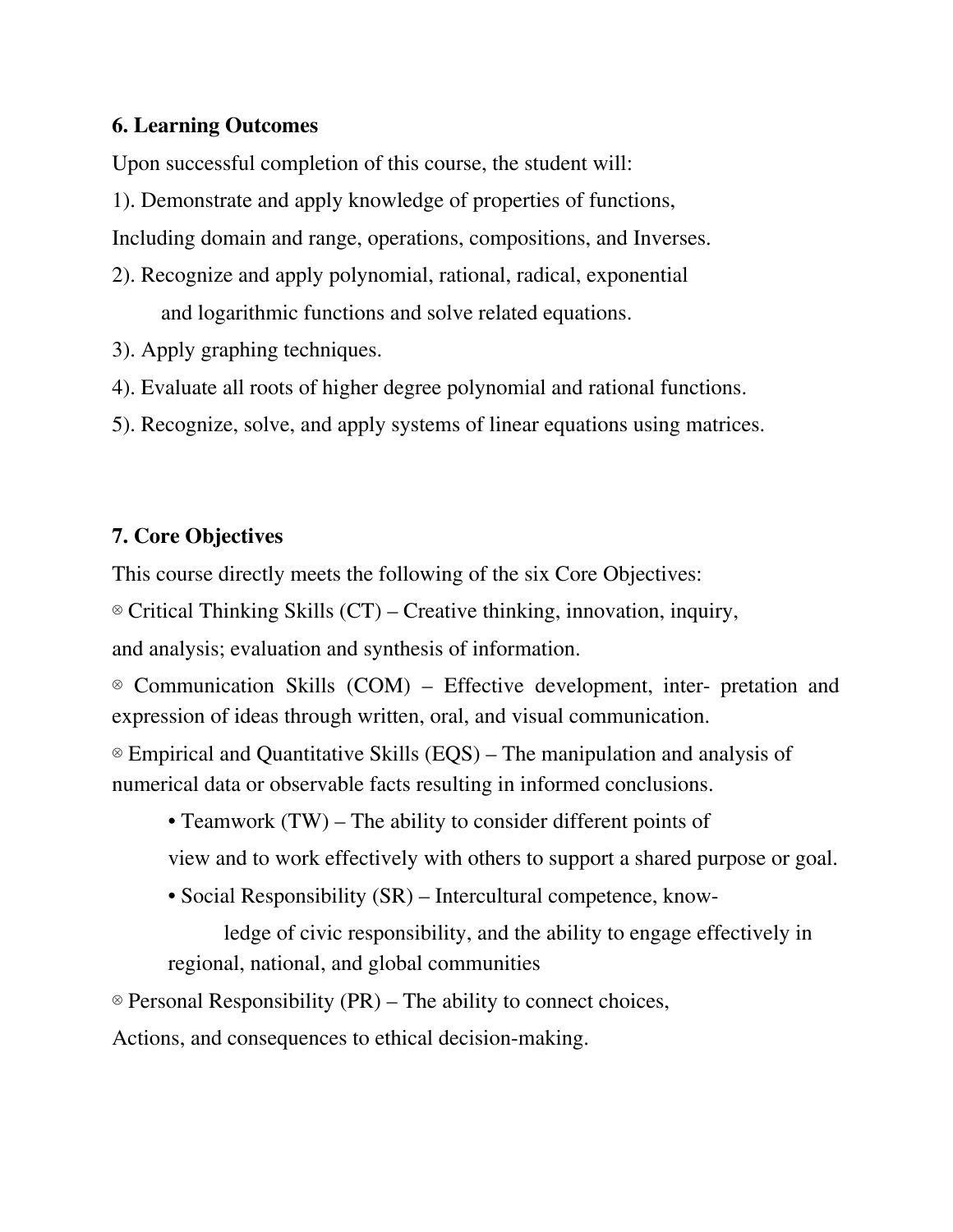### **8. Methods of Instruction**

This is a face to face class. New material and assignments will be given every Monday, Wednesday and Friday unless otherwise noted on the outline. Tuesday and Thursday will be designated work days for students to complete assignments and ask questions for clarification.

#### **9. Methods of Assessment**

There will be five unit exams and a cumulative final exam. The grade will be determined by the average of these six test scores. The final exam may replace the lowest unit exam if the final exam score is higher than the lowest unit exam. Everyone must take the final exam or be given a zero for the final exam grade.

Grading Scale: A=90–100% B=80–89% C=70–79% D=60–69% F<60%

# **10. Classroom Policies/procedures**

- Regular and punctual attendance in all classes is considered essential for optimum academic success.
- Students are expected to be seated by the beginning of the class.
- If a student has the equivalence of three weeks of unexcused absences, the student may be dropped from the class with a grade of F (Ranger College General Catalog).
- Excessive tardiness (3) may be considered as an absence.
- It is the responsibility of the student to inform the instructor of an excused absence. An absence may be excused by the Dean for participation in an authorized college activity or for a valid medical reason.
- Any student who is disruptive to the class will be dismissed from the class and may dropped from the course. NOTE Students are not permitted to exit and reenter class without the professor's prior approval. Any student misconduct will be reported to the Dean of Student Services (See Student Handbook.)
- Any student found with unauthorized material(s) such as cheat sheets, electronic devices, etc. during a quiz/exam or copying from another student's work will be subject to disciplinary action.